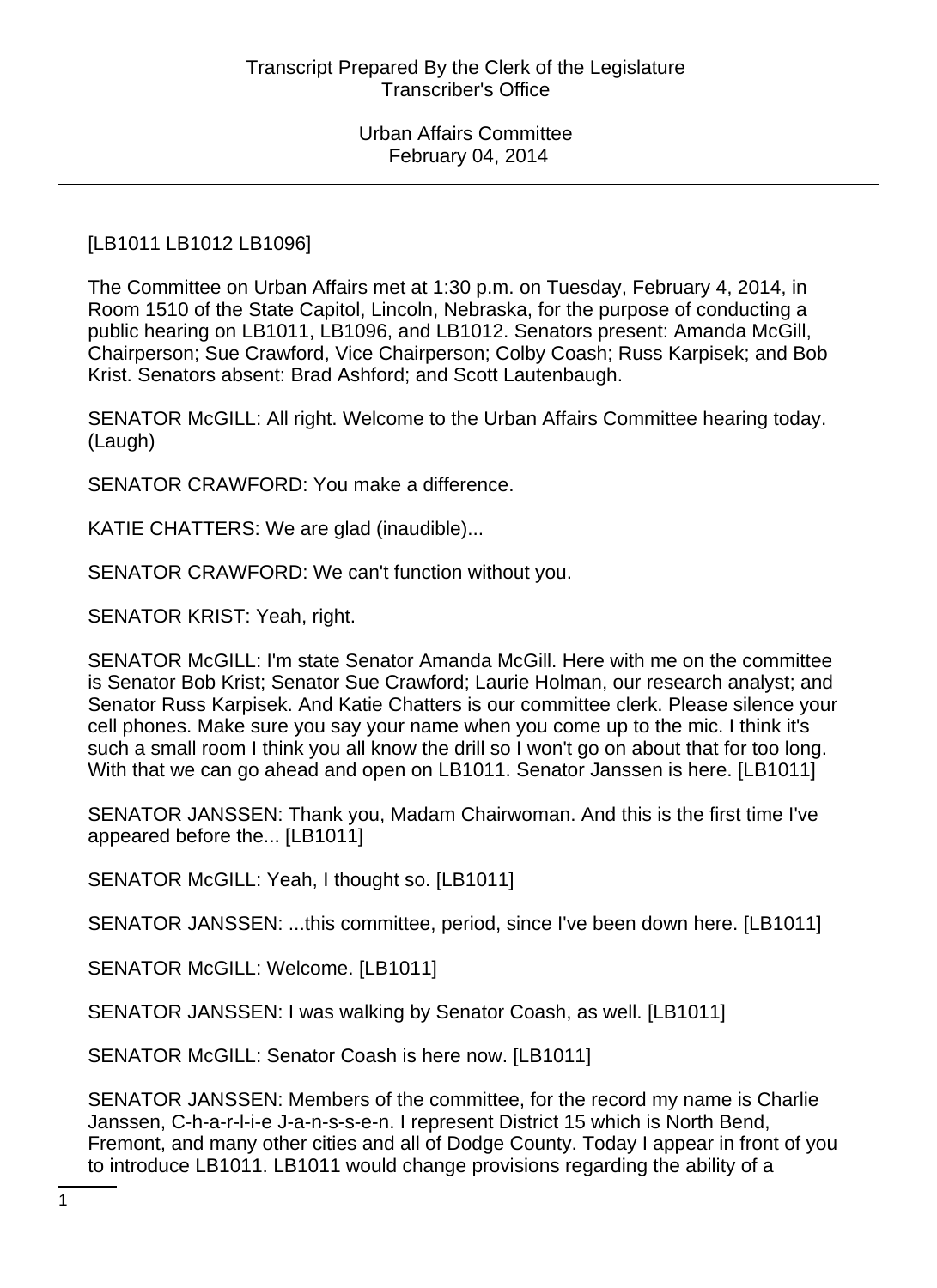## Transcript Prepared By the Clerk of the Legislature Transcriber's Office

Urban Affairs Committee February 04, 2014

municipal subdivision's governing board to amend or repeal a voter-approved initiative measure. Currently, no attempt to amend or repeal a voter-approved initiative measure can be undertaken within one year after passage of the measure by the electors. LB1011 would extend the time period to two years. LB1011 would also require full implementation of the measure by the municipal subdivision before the amendment or repeal effort is permitted under express terms. The provisions of 18-2526 have recently become interrelated to a special election ballot issue in one of my communities in my legislative district. Voters in the community approved a citizen initiative measure. The city council instructed city administration to enforce a part of the citizen initiative but not implement other parts. A councilmember drafted a repeal measure for a portion of the initiative. The council ultimately decided to submit the repeal question to the voters in a special election. Several members of the public did not feel it was right that a council could repeal a voter-approved citizen initiative so quickly. They also did not think it was fair that they could repeal a measure that the governing body had never fully implemented in the first place. I introduced LB1011 in response to their concerns. And I also appreciate the number of the bill since I know the Chairwoman used to work for 10/11 News (laughter) that I happened to get that number as well. So thank you and I'd be happy to entertain any questions you have. [LB1011]

SENATOR McGILL: Thank you, Senator. Are there any questions? Senator Crawford. [LB1011]

SENATOR CRAWFORD: Thank you. And I just wondered if you could tell us a little bit what you have in mind in terms of full implementation, what that would look like, or who would determine that. [LB1011]

SENATOR JANSSEN: Well, it would be, in the particular case, if you went out and went through your community and went through the petition process that we have laid out and instructed that, if that actually happens, that the ordinance, if you will, gets fully implemented and then there's an opportunity to see if it works or doesn't work, regardless of the issue. Sometimes constitutionality could become a question, but that would be answered with full implementation, and the courts could answer that question instead of perhaps waiting, waiting, waiting and challenging it, which is fine if you want to wait and challenge it, but if it's fully...the legal parts are all put in after the constitutional challenge, I just think it kind of...it really undermines the constituents and the people that vote when something is actually deemed legal and it's not implemented. [LB1011]

SENATOR CRAWFORD: Um-hum. What would that have looked like in the case in your district, you think? [LB1011]

SENATOR JANSSEN: What's that? [LB1011]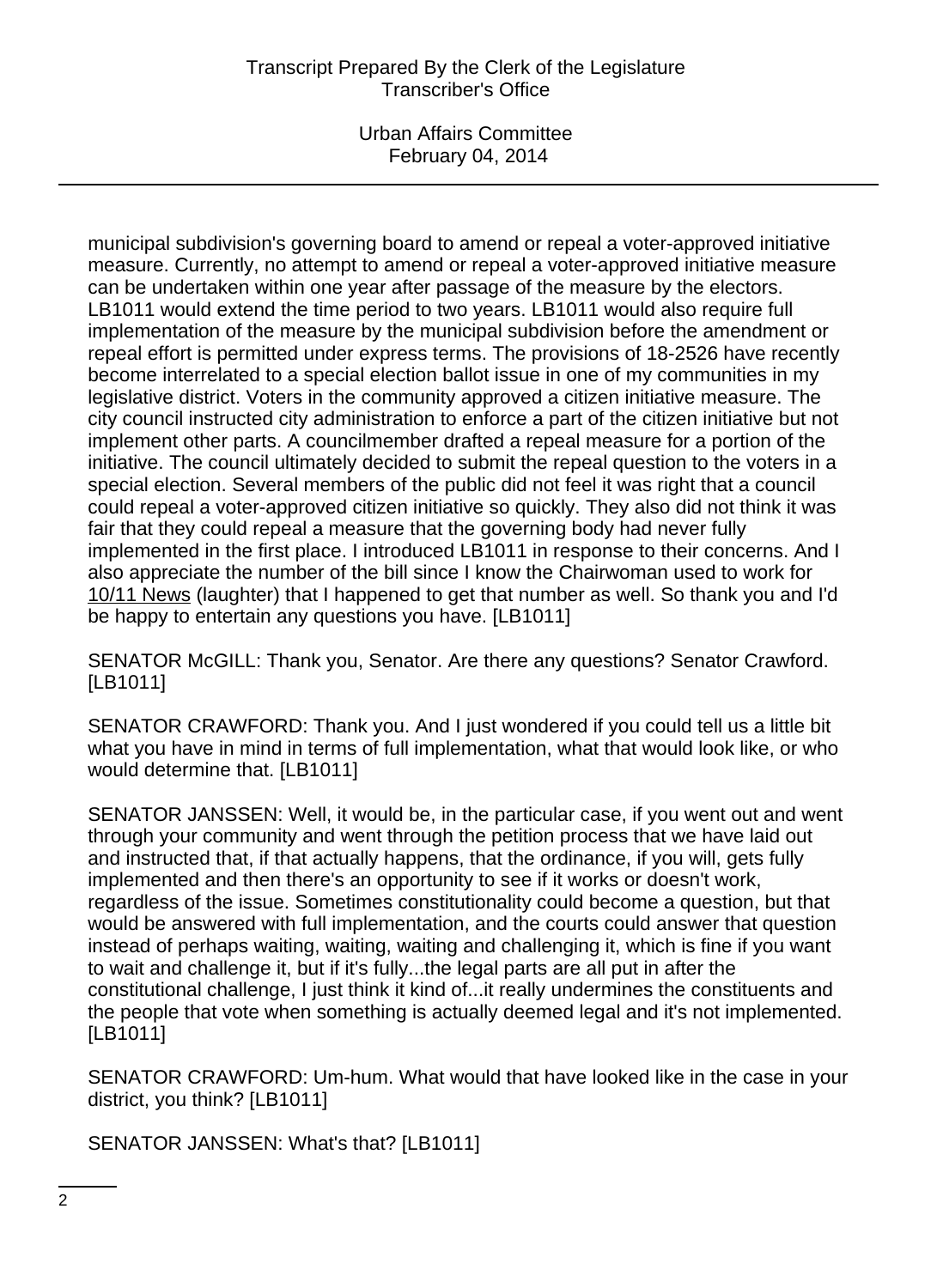SENATOR CRAWFORD: What would full implementation have looked like in the case in your district, do you think? [LB1011]

SENATOR JANSSEN: You know, and it doesn't really matter what district or what full implementation is. [LB1011]

SENATOR CRAWFORD: But I mean the...there was an initiative that sort of inspired the bill, so... [LB1011]

SENATOR JANSSEN: Yeah. [LB1011]

SENATOR CRAWFORD: ...if the bill had been in place at that point, what do you think that would have looked like? [LB1011]

SENATOR JANSSEN: Well, and I'm not here in a partisan nature today by any means. [LB1011]

SENATOR CRAWFORD: No, but... [LB1011]

SENATOR JANSSEN: But this is a...this was the illegal immigration ordinance that has... [LB1011]

SENATOR CRAWFORD: Um-hum. [LB1011]

SENATOR JANSSEN: ...Fremont has become well-known for. And whether you agree or disagree with that ordinance,... [LB1011]

SENATOR CRAWFORD: Um-hum. [LB1011]

SENATOR JANSSEN: And it could be something else. It could be a taxing situation where people went around...it could be anything on either side of the aisle, if you will, of somebody putting forward. I just don't think...oh, let's use the...this is my own example, made up, and I think everybody realizes what political party I'm from. But if there is a liberal initiative or a Democratic initiative that comes forward and I really don't like it but we happen to have the majority of Republicans or something on a city council by supermajority, they could repeal that. In Fremont's case, I went to the hearing and I even said, I have no idea where you're going to vote on this, I just think it's wrong to take this out of the people's hands, I don't care what the issue is. I said, at the very minimum--and I even disagreed with this--you should put it back to a vote of the people. I've got, thankfully, enough people that still listen to me, or at least acted like they did, that, instead of using the supermajority rule, they put it back to a vote of the people and that vote is going to currently happen, I believe on February 11. [LB1011]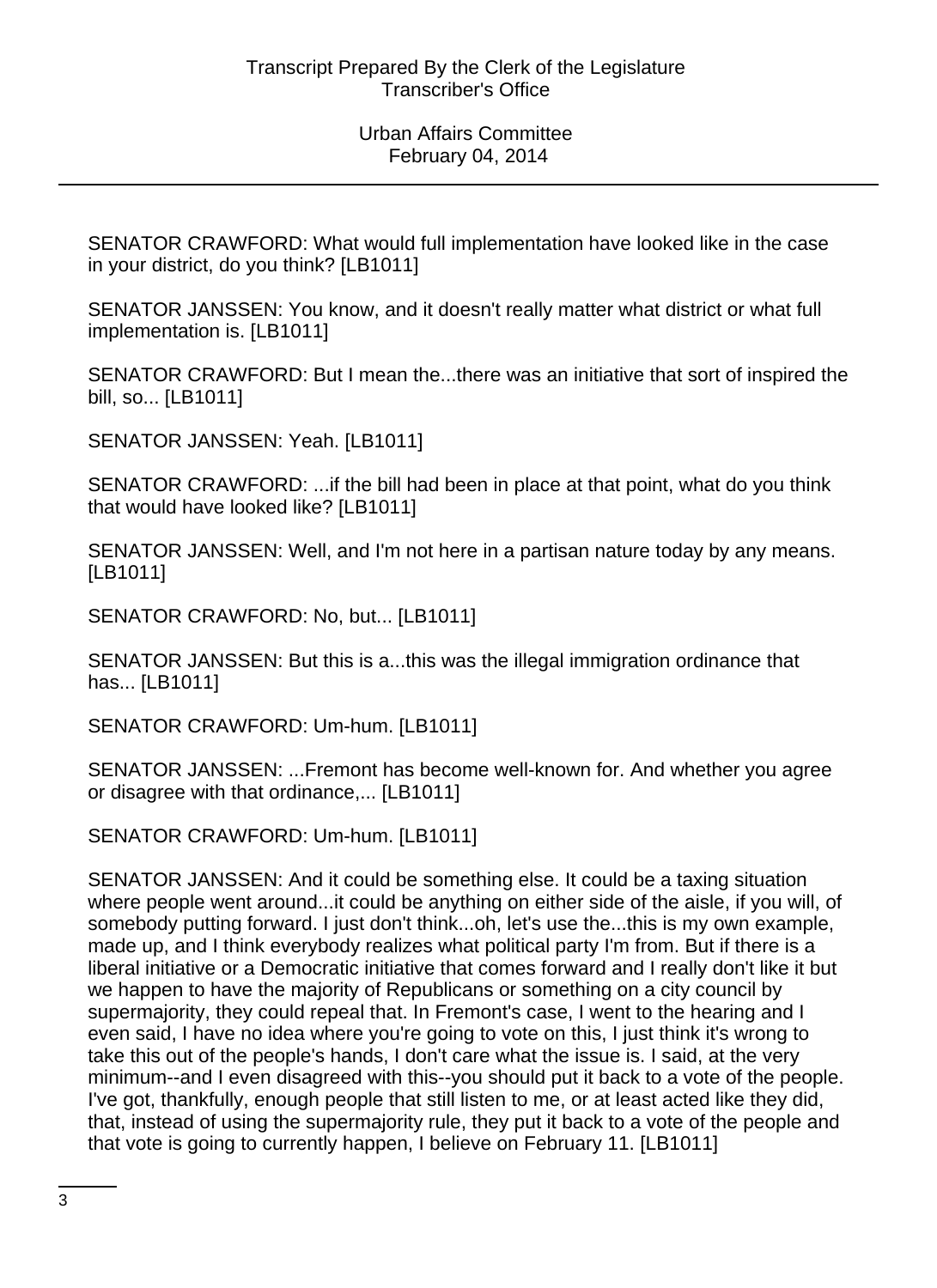SENATOR CRAWFORD: Um-hum. I was a little concerned about that full implementation language because I think you might never get to that point. And I mean I think we try to implement things but it takes a long time and full implementation seems like something people could use to block things. But thank you for... [LB1011]

SENATOR JANSSEN: Yeah. And I am amenable to...you know, it's...I changed...there's not much changed. And before anybody asks, I didn't write the bill. (Laughter) I struck some language from the bill. And, you know, I'd change it from one to two years. That's really not even the bigger part. I'd probably put that in there probably to address your question. Sometimes constitutionality could be a question over a long term so you would get a chance and you can do part. So the one to two is not really a big deal. I think the full implementation would be kind of a big deal and sometimes it probably would be a less toxic subject matter than the one I'm referring to. [LB1011]

SENATOR CRAWFORD: Um-hum. Thank you. [LB1011]

SENATOR McGILL: Senator Coash. [LB1011]

SENATOR COASH: Thank you, Senator McGill. Senator Janssen, what would happen if the timing were such that there is a change in council leadership--or council membership, I should say? So you had an ordinance that was passed and then a year went by, or maybe eight months went by, and then there's another election and there's a very different makeup of the governing body who then wants to come in and amend the ordinance that their predecessors have passed? Would this bill impact that? I mean, would they be kind of hamstrung for two years even though the people wanted...you know, their new representation tells them that they want to reverse...I mean, it would be like one Legislature undoing what the year before did... [LB1011]

SENATOR JANSSEN: Right. [LB1011]

SENATOR COASH: ...but not being able to. [LB1011]

SENATOR JANSSEN: Right. [LB1011]

SENATOR COASH: Do you see how...would that be an issue with this? [LB1011]

SENATOR JANSSEN: I don't think so because what I'm dealing with is a citizen initiative, not an elected council initiative in this particular case. [LB1011]

SENATOR COASH: Okay. [LB1011]

SENATOR JANSSEN: And this vote got nearly 60 percent of the vote from Fremont residents. [LB1011]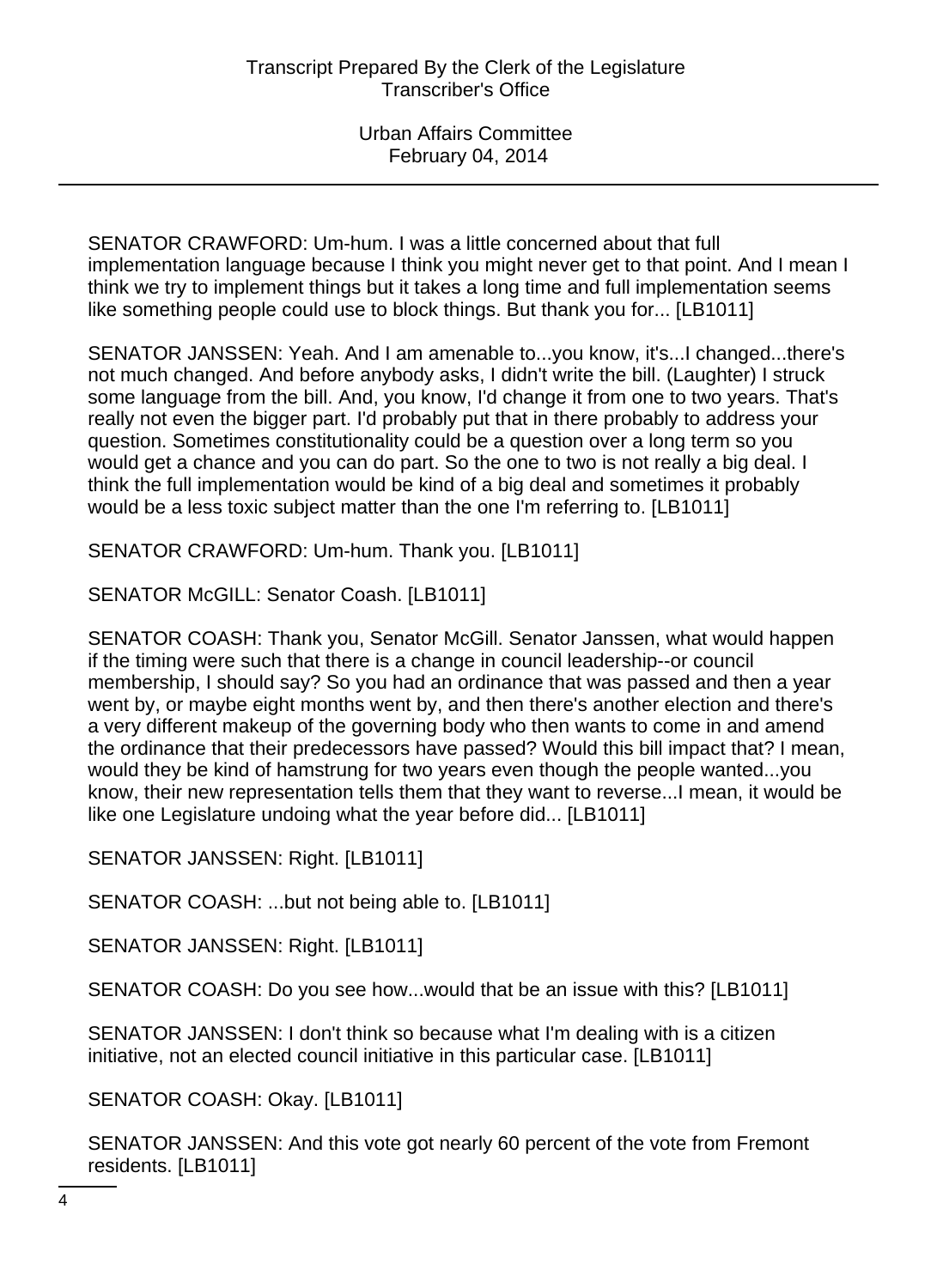# SENATOR COASH: Okay. [LB1011]

SENATOR JANSSEN: And the council has, as a matter of fact, changed over and it's...I really don't think, if I'm going quickly off the top of my head, I know every one of them and I don't think one is a Democrat at all in the Fremont City Council. So it's really not much of a partisan issue, either, there. It's just...for me, and I've said this many times and I've been an advocate and you guys know where I'm at, and...but I think I've always been respectful to the vote of the people. I trust the electorate and I think it's very disingenuous for the...for us to be able to overturn a citizen initiative that has not been implemented. So, you know, unless we went through Fremont and took 25,000 residents and switched them all out, I don't see it really changing and it should at least be implemented before it is looked at and changed and it should have a good basis. In this particular case, I felt that if people wanted to repeal the ordinance that has not yet been fully implemented, they should have undertaken a petition drive, just like the people did on the other side of the issue, and went through, because it's not very easy to do, especially in the state of Nebraska. And I know from serving on the Government Committee it's even become more restrictive to do in the time that, well, many of us have been down here. [LB1011]

SENATOR COASH: Okay. [LB1011]

SENATOR McGILL: Any other questions? I don't see any, Senator, thank you. [LB1011]

SENATOR JANSSEN: All right. Thank you. I most likely will waive closing because I don't...I didn't ask anybody to come down. So if somebody showed up on their own... [LB1011]

SENATOR McGILL: Yeah, well, we'll see if anyone is here, so. [LB1011]

SENATOR JANSSEN: ...we'll see what happens. Usually I don't have a problem finding opposition to my bills, but... [LB1011]

SENATOR McGILL: Well, do we have anyone here in support of LB1011? Going once, going twice. Anyone here opposed? We've got one. [LB1011]

LYNN REX: Senator McGill, members of the committee, my name is Lynn Rex, L-y-n-n R-e-x, representing the League of Nebraska Municipalities. We do respectfully come here today in opposition and in strong opposition to this measure. The league executive board held a telephone conference call yesterday afternoon to discuss this very issue and it was unanimous in opposition and I'd like to share with you why that's the case. And some of it I think Senator Coash has already pointed out, and I think Senator Karpisek may have as well, and that is that there are some legitimate reasons as to why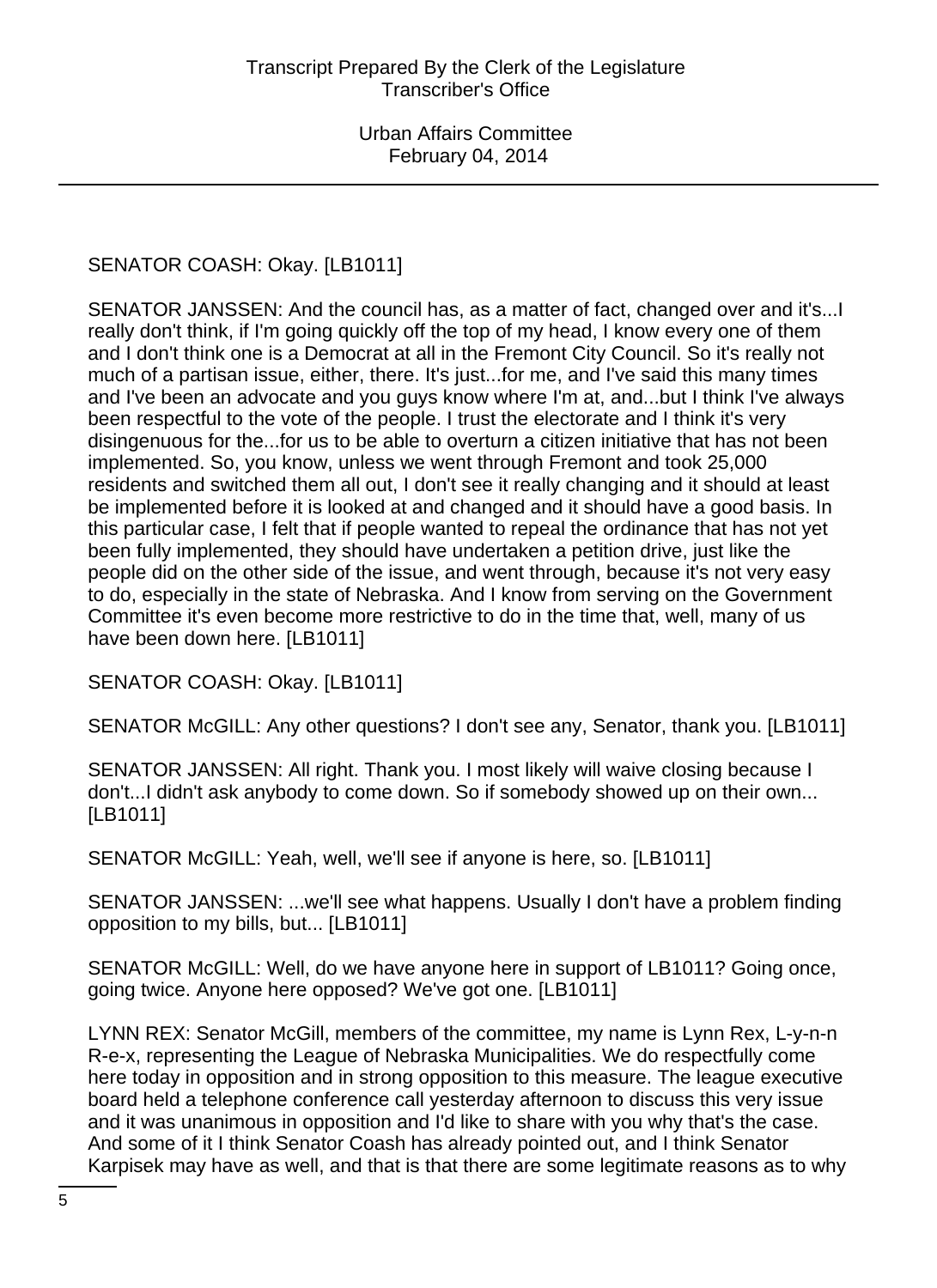#### Transcript Prepared By the Clerk of the Legislature Transcriber's Office

Urban Affairs Committee February 04, 2014

a municipality may choose not to fully implement an ordinance passed by initiative, especially when it's...the possibility and a high probability that it will be held to be unconstitutional. What happened in the Fremont case, essentially, is this scenario that after the city council of Fremont back in 2008 chose not to pass an ordinance to do this, the voters or the taxpayers, citizens, then had an initiative measure. That came forward and I can share with you that there was a strong coalition opposing that. But it did go to court then and it went through the court system about whether or not Fremont had to have an election or not had to have an election. And in April, in fact, the Nebraska Supreme Court...and it was held that basically, yes, they need to do this within 60 days, and they did that. I will tell you that 80 percent of the folks were in favor of that ordinance until there was an effort where they really began to understand what it would do, and then it did go down to 57 percent and passed by 57 percent. There are some folks that think that if they...if there had been a couple more weeks that it would not have passed as people more fully understood what this meant. But that being said, the city went ahead and there was still continued court case and court action. The Eighth Circuit deemed that the E-Verify portion was constitutional, and that's no great surprise, and they are implementing and have implemented the E-Verify portion. The Eighth Circuit did not really rule on the other element of it, which is the permit fee and whether or not you can harbor or house an illegal immigrant, and they didn't rule on it because Fremont has not implemented it and enforced it. They have not done so. There are three circuit courts that have held that it's unconstitutional, so a similar, obviously not their ordinance, but a similar ordinance in their jurisdictions. I'd like to read for...to you, if I may, and I normally...I don't like reading to folks because I think it's very boring. But I think this is important and I don't want to misstate it. The ordinance enforcement concerns are as follows: all adult Fremont residents, not only immigrants, all adult Fremont residents must apply and pay \$5 for a permit when seeking dwellings for rent and for every move thereafter. This requirement also applies each time senior citizens may relocate within an assisted living facility. Rental properties affected include houses and apartments, as well as assisted-living apartments. Dormitories and temporary-stay dwellings, such as motels, are exempted. Actual language in the existing ordinance does not require proof of legal status. When applying for a rent permit, applicants must only attest by checking a box on the form that they are in Fremont lawfully. According to the ordinance language, applicants who self-identify as undocumented or who are known to be undocumented may not be denied a rent permit by the city. Federal officials indicate that no enforcement from them should be expected. The city must establish a new bureaucracy, at taxpayers' expense, to provide for administration and enforcement to both applicants and also landlords who will be subject to audit. So basically the city of Fremont, upon advice of their legal counsel and others, felt that it was not in their interest to move forward and implement this part of it. There are three communities in the United States that have passed similar types of ordinances, all drafted by the same group that is advocating this nationwide, and that would be Hazleton, Pennsylvania; Farmers Branch, Texas; and Fremont, Nebraska. There is a group that has come forward indicating that the voters ought to have an opportunity in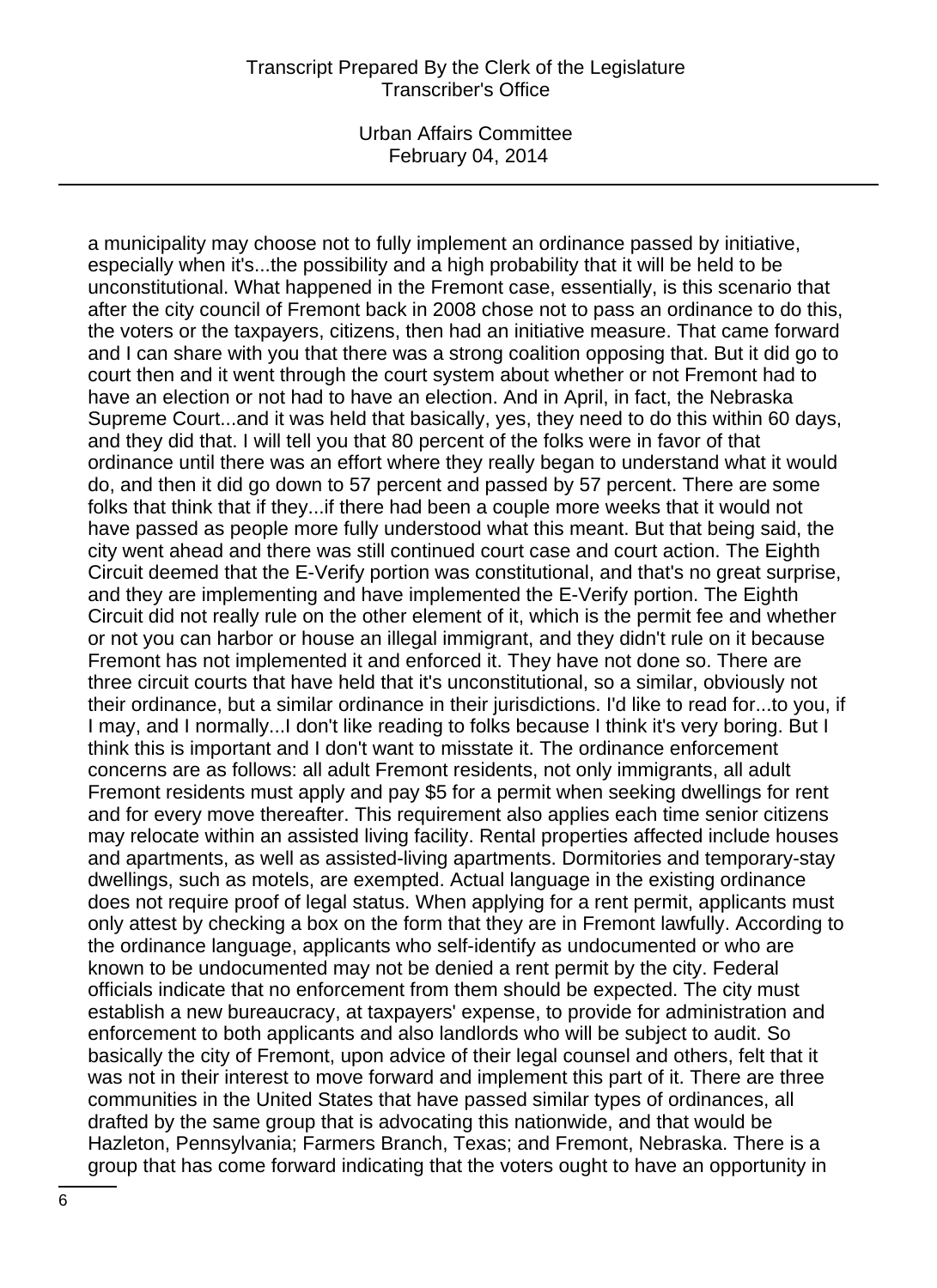Fremont to reconsider this and that election, as I understand it, will be held February 11. There are those that feel very strongly, from the chamber of commerce to others that are working this and other business leaders, that Fremont has already paid a very, very high price and probably what they'll never know are the businesses that won't locate but, to be blunt, it is having an impact on them. That is separate and distinct from the vast amount of money they have already spent dealing with this issue because originally they were told, oh, there will be no cost to the legal expense. Well, there are costs involved in this sort of thing because obviously you have depositions, you have other things that come into mind. And I think that when this was initially presented to the Fremont voters, there was a different perspective. And so it will be, I think, interesting to see how the vote is...what happens on the vote on February 11. But this...our reason for our opposition to LB1011 is not just Fremont specific, it really isn't. It deals with another...it deals with other issues. You could have this...in this instance, I think there is no question you have a constitutionally suspect application here if it was enforced. And again, the only reason why the Eighth Circuit didn't rule on that element is because Fremont, upon advice of legal counsel, chose not to enforce it so the voters, frankly, could have another opportunity to look at this and understand what the implications are. And really, do you want grandma in an assisted facility going after a \$5 permit? And then who is going to enforce that, local police officers? Who goes to the door and sees if grandma has got her \$5 permit? So you have all of those kinds of implications too. But let's take other scenarios where, in fact, there have been efforts brought forward over the years before municipalities where indeed you may end up in a scenario where you have clearly something that's unconstitutional or maybe the Nebraska Supreme Court has already ruled it's unconstitutional but it passes anyway and maybe the city council or others really didn't move forward fast enough to do the court challenge or to do whatever is necessary. So right now the law provides, and I think it's very adequate, which is that a municipality cannot undo or repeal or amend a ballot question within one year after passage by the voters. Basically, this was done, I believe, back in 2010 so they had until 2012 and that's why the discussion happened in 2013 about placing this on the ballot for reconsideration by Fremont voters. But in one year a lot of things can happen. And so basically we think that current law is more than adequate. And I agree with Senator Janssen that the more substantive part of this bill is not the time limit as much as it is requiring full implementation. What if it was to basically do something relative to child labor laws or something that's an active effort of discrimination toward any group of individuals? Do you go ahead and fully enforce that? Or do you wait until some other things are happening? And I don't know whether or not the decision of the Eighth Circuit will be appealed or not. I frankly don't have the answer to that. But in any event, we are here in strong opposition to it. We respect Senator Janssen. We respect his view. And by the way, I do have some great regard and respect for the voters because most of the time they're right. But I think you need to have a fully informed electorate. And this is an opportunity and there has been a tremendous effort made forth by the Fremont Chamber of Commerce and other groups in Fremont to make it clear to Fremont voters what this means for them in terms of the amount of taxes that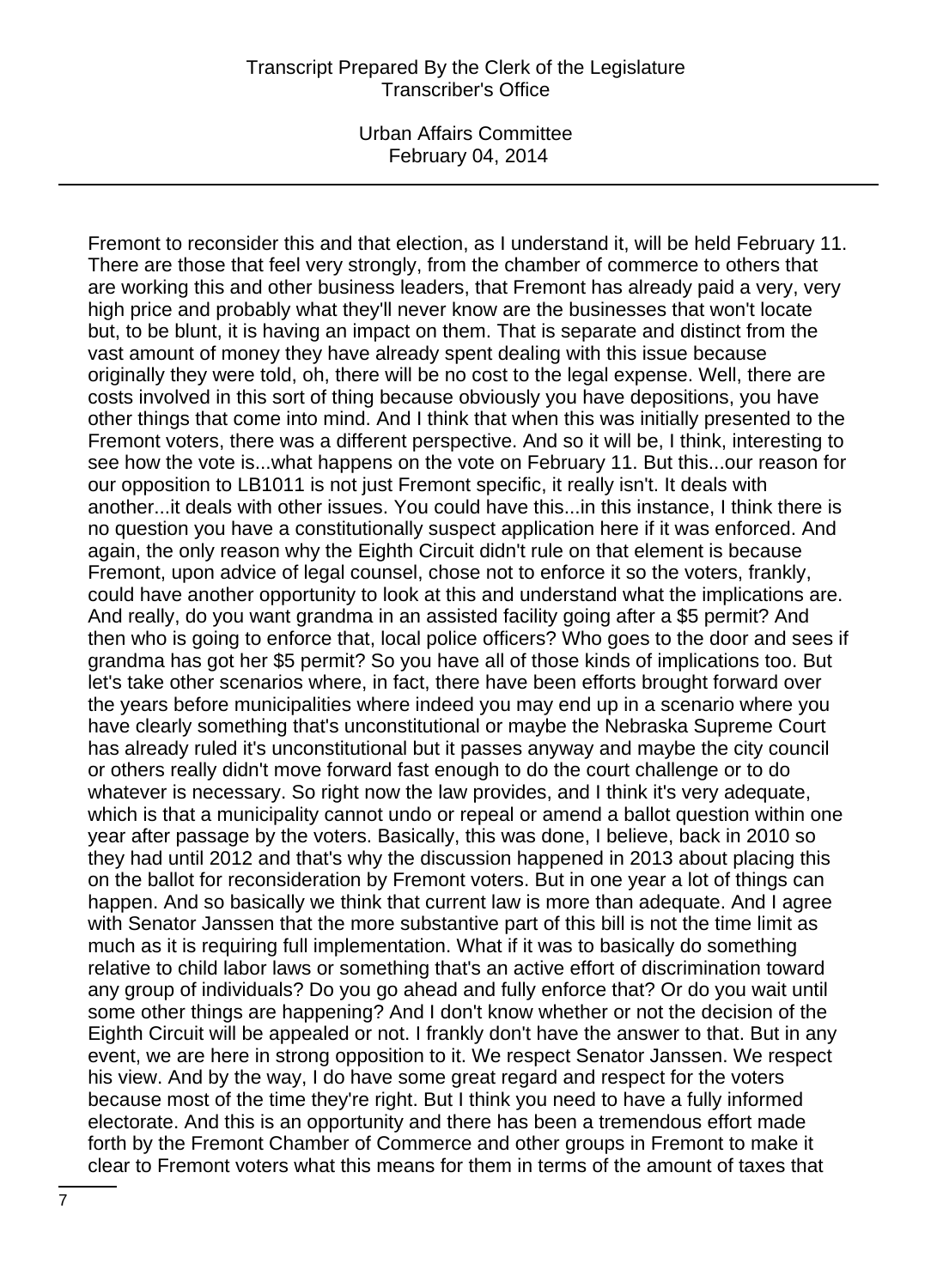they already had to pay, tax increases, and other things that will be as a consequence. I'd be happy to respond to any questions that you might have. [LB1011]

SENATOR McGILL: Questions from the committee? Senator Crawford. [LB1011]

SENATOR CRAWFORD: Thank you, Chairwoman McGill. And thank you, Lynn, for your testimony. What is the legal obligation or legal protection of a city administrator or mayor if something passes in their city that they feel or they're concerned might be unconstitutional? [LB1011]

LYNN REX: Do they have legal protection as a city? [LB1011]

SENATOR CRAWFORD: Right. Or what's their...what would be their legal expectation or legal obligation? [LB1011]

LYNN REX: Well, as Fremont has done, I mean, they basically took it to court. And their concern was, first and foremost, how would you begin implementing it? If you were...if, in fact, it was constitutional, how would you do that? How many enforcement officers do you need to go door to door to see whether or not somebody has a \$5 permit? How do you do that? And so it's a cost issue. But Fremont has, as a city, in our view at least, has certainly done the right things by trying to make sure that they know the answer to that question. And so I think when you've got three jurisdictions that have already determined circuit court opinions that it's...that that element in very similar ordinances, because they've all been drafted by the same group that's advocating this nationwide, have said that part is unconstitutional. At some point here the U.S. Supreme Court will be dealing with that issue. And I do think it's a different question once the U.S. Supreme Court makes a...renders a decision on that. If they say it's constitutional, then I think it's a different, different ball game. I just don't think that they will. [LB1011]

SENATOR McGILL: Other questions? I don't see anything. [LB1011]

LYNN REX: Thank you very much for your time. [LB1011]

SENATOR McGILL: Thank you very much, Lynn. [LB1011]

LYNN REX: Thank you. [LB1011]

SENATOR McGILL: Is there anyone else here opposed to LB1011? Anyone here to testify neutral on LB1011? I'm saying "1011" as much as I can. (Laughter) All right. Senator Janssen, would you like to close or rebuttal? [LB1011]

SENATOR JANSSEN: Thank you. I would prefer not to close, to be honest with you. And I'm going to...very upset right now, honestly. I came here with a bill talking about an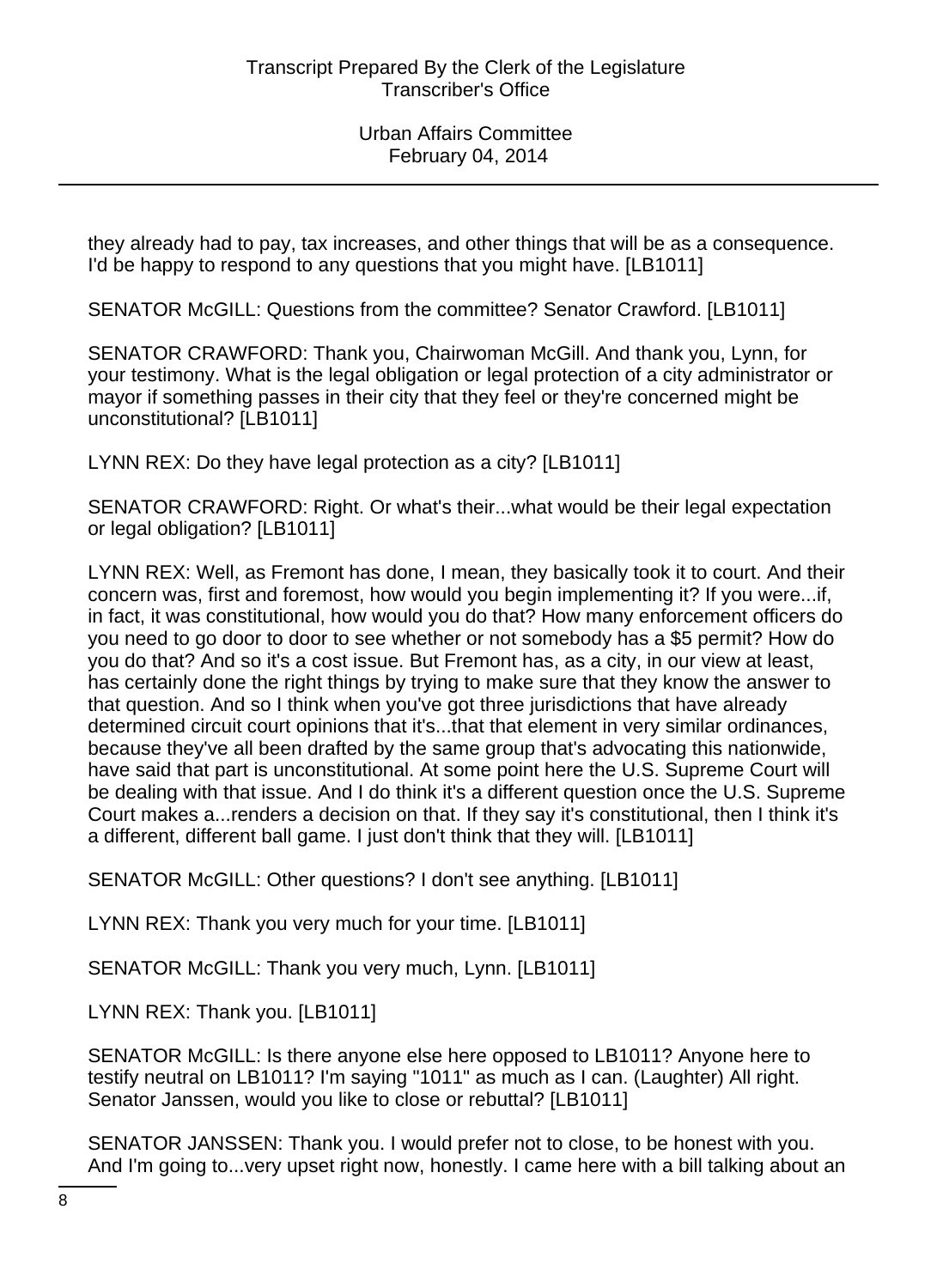## Transcript Prepared By the Clerk of the Legislature Transcriber's Office

Urban Affairs Committee February 04, 2014

issue on cities. I find it very unprofessional and unethical that Ms. Rex decided to take this on about the Fremont ordinance. I don't think anybody on this committee heard me talk about the Fremont ordinance until I was asked a question by the senator. She put out misleading facts that is used by the other side of a political campaign that is happening right now, and I will get you those facts on that ordinance if you do care. That was read directly out of the opposition to this ordinance, directly. And again, for the record, that was unprofessional behavior. I don't think this...I didn't come here to put this bill forward specifically for that. It's for the issue, so we could have a legislative discussion. And despite her statements, her disregard for the voters was overwhelming in that, in those comments. I like them sometimes when I happen to agree with the issues, but the other times I don't. And where is this 80 percent vote? I live in Fremont daily. I'll be going back there, treacherously, today. Eighty percent? I think we're all wiser than that. I can't think of anything that gets 80 percent. That was a shameful reply to some...for an issue that was brought to her, to them. And she's the spokesperson, I get that; it's not a personal attack. If her board came up with that, they've got some issues. This is about voters and an election. And whatever we implement, I think we should listen to voters. And everything wrong with politics just happened right now. Don't listen to the voters, they're right only when I'm right--I think that's wrong. I'll take questions if you have any. [LB1011]

SENATOR McGILL: Any final questions? I don't see any. [LB1011]

SENATOR JANSSEN: Thank you. [LB1011]

SENATOR McGILL: Thank you, Senator Janssen, for visiting us here in Urban Affairs. [LB1011]

SENATOR JANSSEN: Thank you, and "1011," by the way. (Laughter) [LB1011]

SENATOR McGILL: All right. Jono, are you here for Senator Ashford or is he going to come open? [LB1011]

JONO BRADFORD: I'm here for Senator Ashford. [LB1096]

SENATOR McGILL: Okay. I know that he is... [LB1096]

JONO BRADFORD: In meetings. [LB1096]

SENATOR McGILL: ...in some other meetings... [LB1096]

JONO BRADFORD: Absolutely. [LB1096]

SENATOR McGILL: ...right now. So, Jono is here to open on LB1096. [LB1096]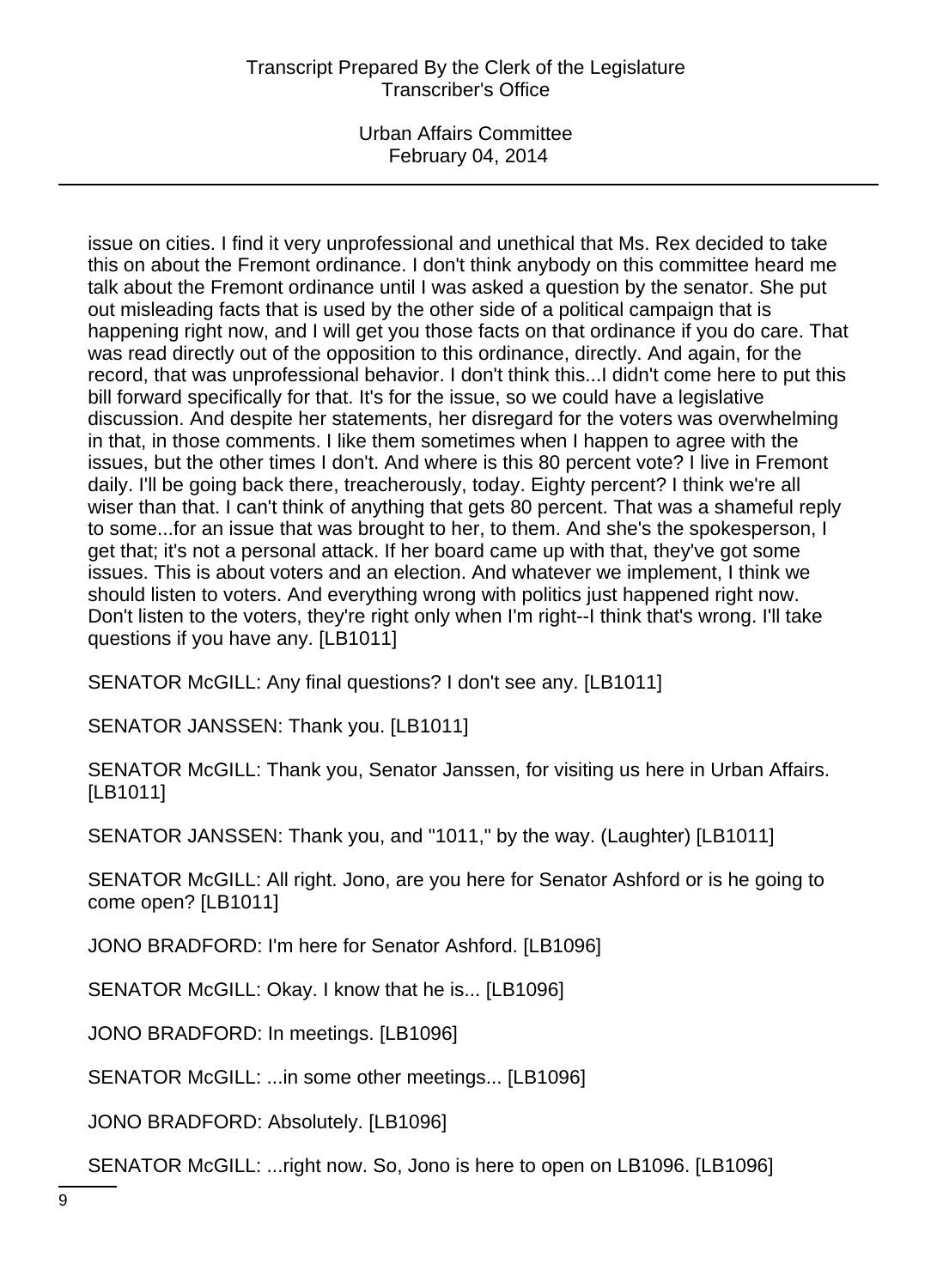JONO BRADFORD: Thank you. Chairwoman McGill, members of the Urban Affairs Committee, my name is Jono Bradford. That is spelled J-o-n-o B-r-a-d-f-o-r-d. I am legislative aide to Senator Brad Ashford, District 20, Omaha, Nebraska. As stated previously, he is unable to be here due to a meeting. I am here today to introduce LB1096. That bill is related to the Business Improvement District Act. LB1096 would allow business improvement districts the opportunity to expand current boundaries. A question of boundary expansion would have to be presented to each owner of the taxable property within that current boundary. Upon approval of expanding within that current boundary by property owners, the question of expansion then would be presented to those property owners within the new boundary of expansion. A majority approval of property owners would be needed. Final approval of any proposed expansion would have to be approved by the board of the business improvement district. With that I will close and hopefully answer any questions you have. [LB1096]

SENATOR McGILL: Any questions? I don't see any. Short and sweet. [LB1096]

SENATOR CRAWFORD: Oh, actually, I (inaudible)... [LB1012]

JONO BRADFORD: Oh, I think Senator Crawford has one. [LB1096]

SENATOR McGILL: Oh, Senator. [LB1096]

SENATOR CRAWFORD: I was curious...it talks about everybody...a majority approving. I didn't see any voting mechanism. Or is it a response mechanism? Or how are people letting you know? How do we get to a majority? I guess, I didn't see that in the bill. [LB1096]

JONO BRADFORD: As I understand it, say you and I own businesses, along with Senator Krist, within a current...let's say the Dundee district. But we want to expand farther down maybe to the Saddle Creek district in Omaha, and Senator McGill and Senator Karpisek might own businesses at that time. Upon us, we would have to approve to expand that boundary down there. Once we, within Dundee, say we wanted to expand down to Saddle Creek--maybe where the new Target development was--we would go to Senator Karpisek and Senator Coash to see if they would be within agreeing, and then that would have to be approved, as my understanding is, by the board of the business improvement district. [LB1096]

SENATOR CRAWFORD: So your contact...I guess I was just curious. And maybe there are other statutes that govern this in terms of how we actually know if they approve it or not, like you send them a letter and they send one back. I mean, I just was kind of curious how that process... [LB1096]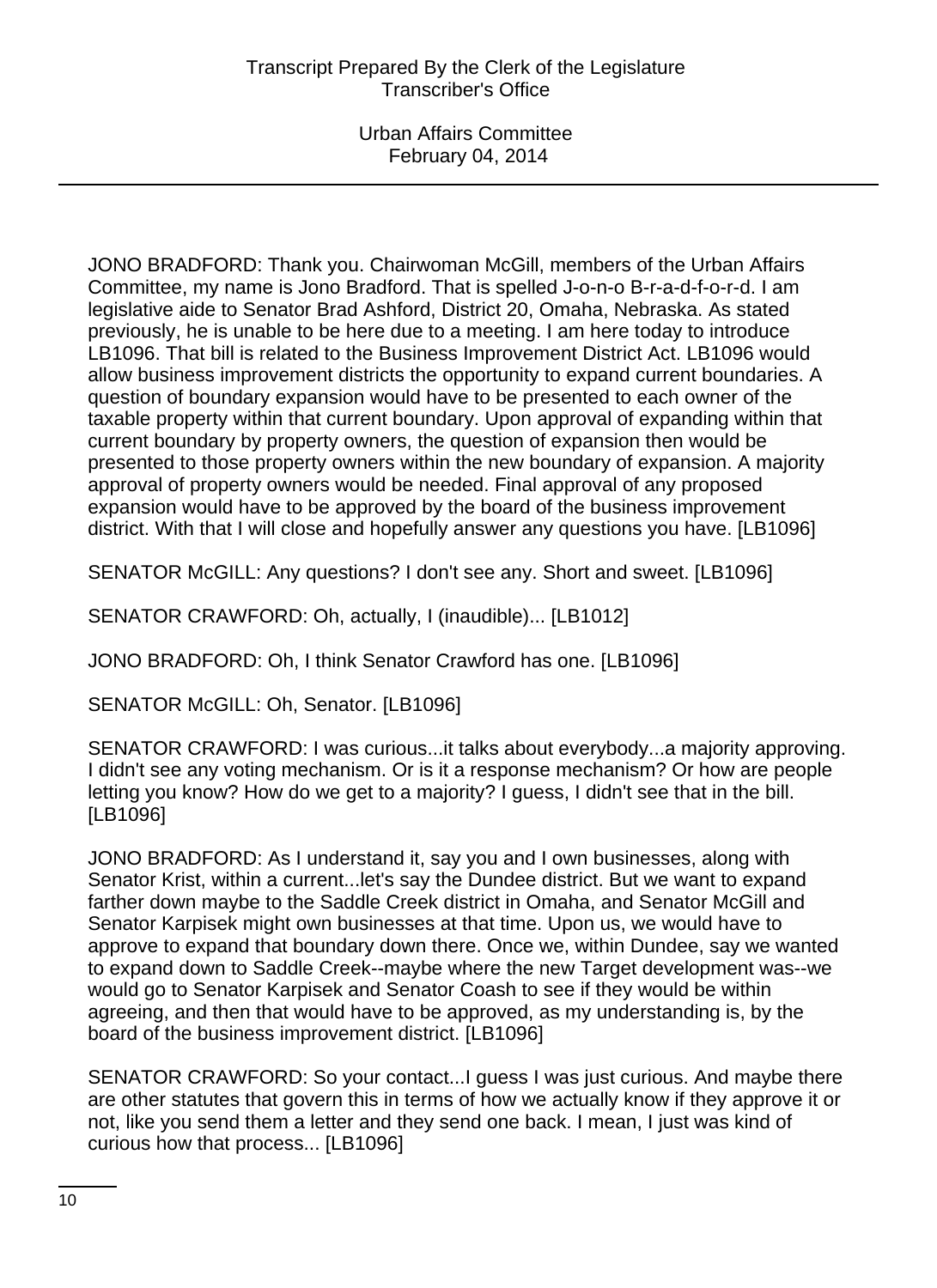JONO BRADFORD: I'm sure there is a process. I do not know it. [LB1096]

SENATOR CRAWFORD: Okay. [LB1096]

JONO BRADFORD: I do not know it. [LB1096]

SENATOR CRAWFORD: Okay. All right. Thank you. [LB1096]

SENATOR McGILL: All right. Any other questions? I don't see any. You're going to waive closing, as well? [LB1096]

JONO BRADFORD: I'm going to waive closing because I don't believe there is anyone else to testify, as I...to my knowledge, so. [LB1096]

SENATOR McGILL: (Exhibit 1) Wow. Well, then this is a warning to Senator Schilz and his staff to get down here. But is there anyone here in support of LB1096? I do have a letter of support to read into the record from the Omaha Downtown Improvement District Association. Again, that's in support. Is there anyone here in opposition? Anyone here neutral? And Jono has waived closing on behalf of Senator Ashford. So we will sit at ease for a moment while we wait for Senator Schilz who is probably not prepared and expected right now. Okay. Senator Schilz is busy in Ag, correct? (See also Exhibits 2 and 3.) [LB1096]

MELISSA HILTY: Yes. [LB1012]

SENATOR McGILL: So you're here to open on LB1012. [LB1012]

MELISSA HILTY: Yes. [LB1012]

SENATOR McGILL: All right, Melissa. [LB1012]

MELISSA HILTY: Good afternoon, Madam Chair and members of the Urban Affairs Committee. My name is Melissa Hilty, M-e-l-i-s-s-a H-i-l-t-y. I am legislative aide to Senator Ken Schilz of District 47. I'm here to introduce Senator Schilz's bill, LB1012, which would exclude redevelopment projects involving a formerly used defense site, as authorized under Nebraska Revised Statute 18-2123, from counting towards the percentage of limitations from a city's blighted property. It was brought to the senator's attention by Laurie, the legal counsel of the committee, and individuals who are attempting to utilize this process that there was a possible limitation we did not catch last year under LB66. LB66 created the process for a city to use TIF outside of the city boundaries only in the limited instance of a formerly used defense site inside of a sanitary improvement district. However, with the passage of LB66, it is currently unclear if one of these projects would count towards the percentage of limitations from a city's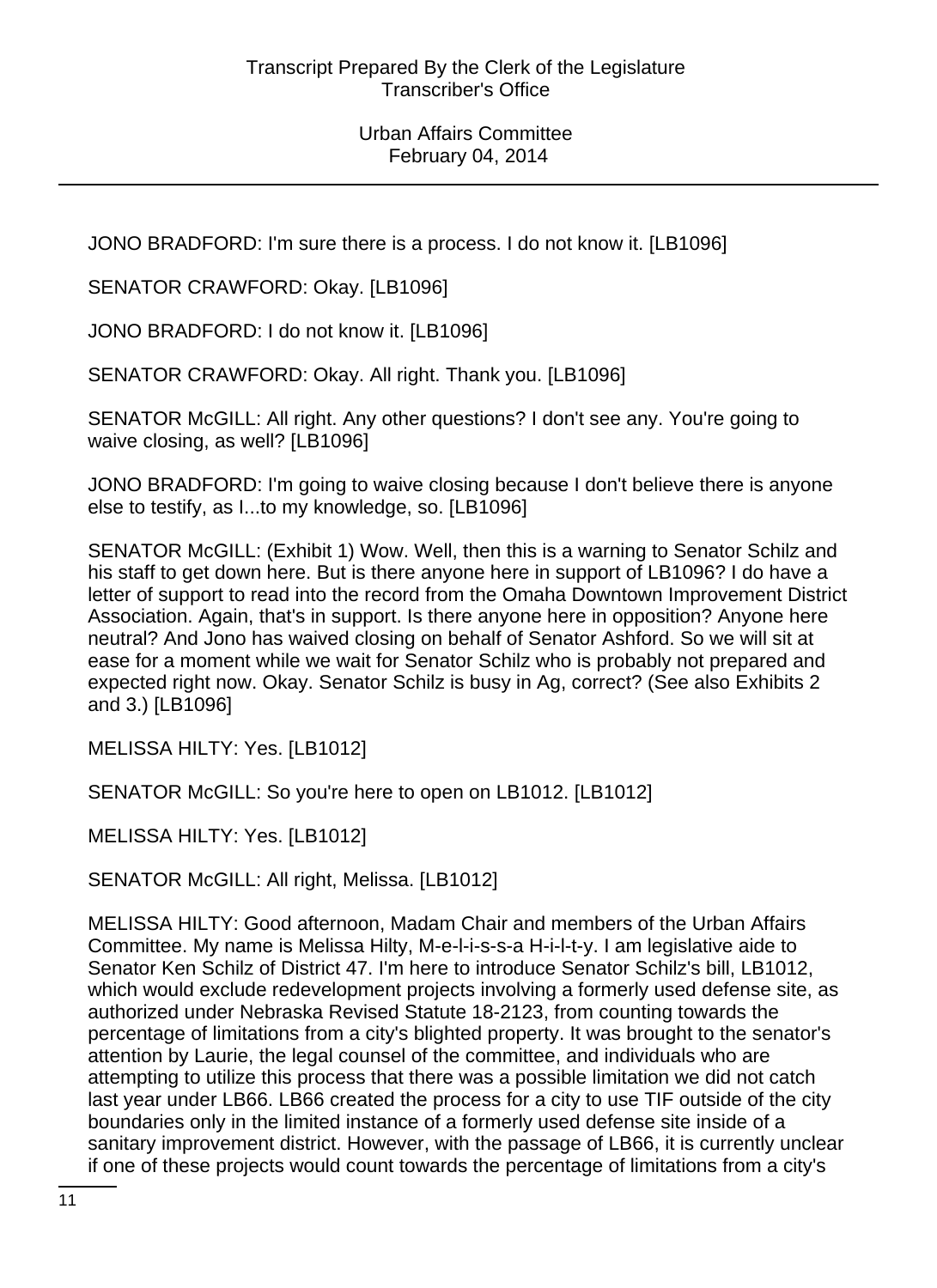blighted property and possibly not allow a city to move forward with the process. The senator wants to thank Mike Bacon, Gary Person, and the committee's legal counsel for bringing this to his attention and helping us further allow cities to take part in the process to redevelop formerly used defense sites. Thank you, and I'll be happy to answer any questions. [LB1012]

SENATOR McGILL: All right. Thank you, Melissa. Any questions? Senator Crawford. [LB1012]

SENATOR CRAWFORD: Thank you, Chairwoman McGill. I have lots of questions today. I was just curious, since it was outside of the city limits, why we're concerned about the percent of TIFed in city limits. [LB1012]

MELISSA HILTY: Well, it was...I think the question is, is that it's just not clear. [LB1012]

SENATOR CRAWFORD: Okay. [LB1012]

MELISSA HILTY: It's not really clear with...since it is outside and the question is there and they're just not sure...I mean, most of those sites are outside city limits and I know they're just wanting some clarity in being able to go forward with the process. So it's my understanding that that's just trying...we're just trying to clarify and make sure that that...it definitely will not count. [LB1012]

SENATOR CRAWFORD: Okay. Thank you. [LB1012]

SENATOR McGILL: Senator Krist. [LB1012]

SENATOR KRIST: There is no current exemption for the 35 percent limit on TIF projects, so it is unclear whether this being outside or inside would count against them coming in. It was intended never...legislative intent was never to include it in there because it wasn't inside the city limits. The issue is, and we may hear about it, the issue is, how does this play into the supportive school districts, the taxation, and all of those kinds of things. So although it's not a black-and-white issue that is...can be exempted or not, it is a concern that needs to be defined in law. And you're right to bring it forward to make sure that we do that for the future because there are situations with former defense sites in the state where one municipality could reach out in four or five different directions and over TIF to the point where they're affecting the school districts that would be in that area. So how do we do that? That's really the discussion for...I didn't want to... [LB1012]

SENATOR McGILL: We can draw some charts in a... [LB1012]

SENATOR KRIST: Draw (inaudible)...(laugh). [LB1012]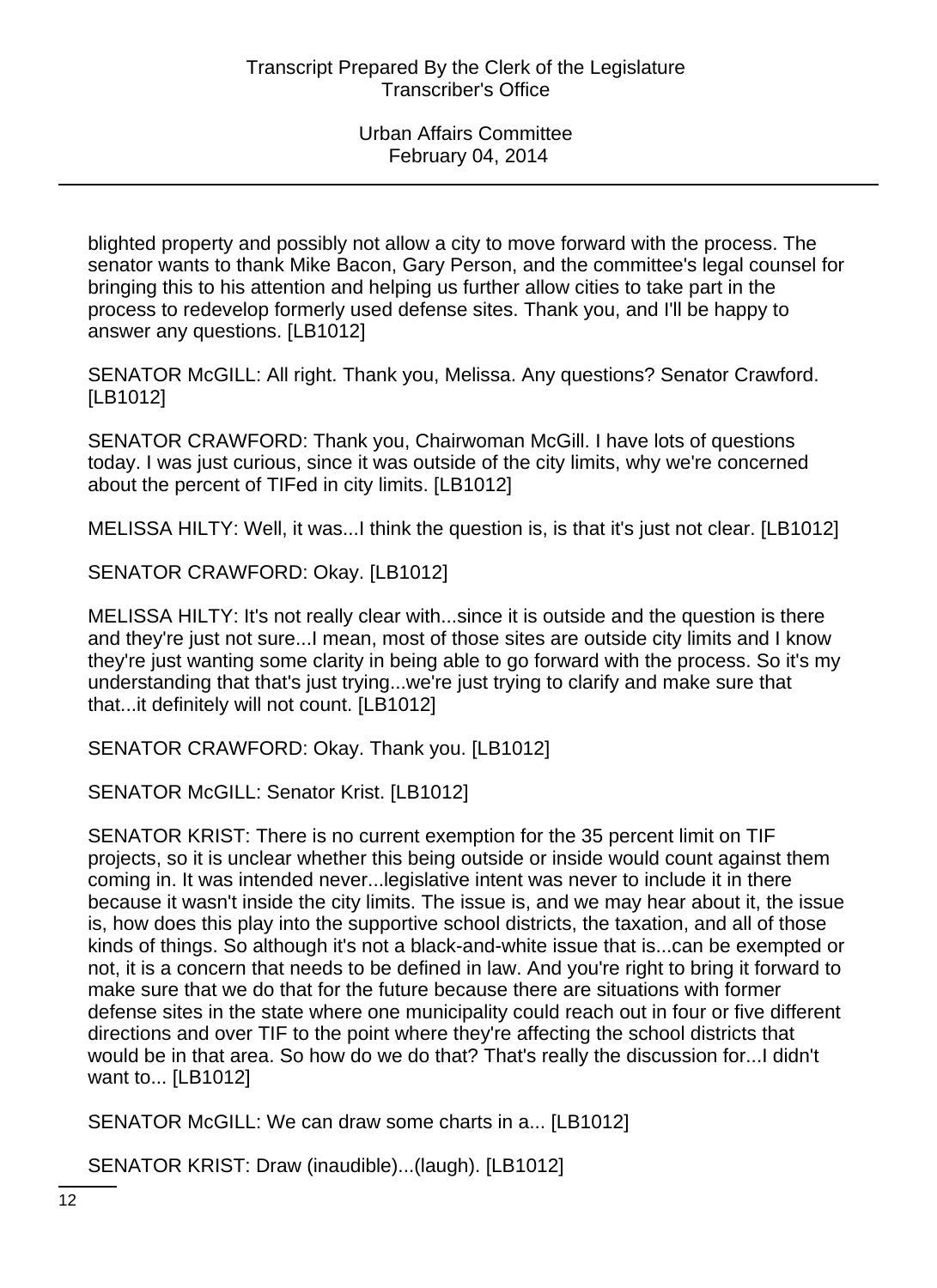SENATOR McGILL: ...in Exec Session and... [LB1012]

SENATOR KRIST: Didn't want to steal your thunder, but... [LB1012]

MELISSA HILTY: No. Thank you, Senator Krist. I...you helped us last year, so you know. [LB1012]

SENATOR McGILL: No. That was well explained. [LB1012]

SENATOR CRAWFORD: Yes. Thank you. [LB1012]

SENATOR McGILL: Any other thoughts or questions? I don't see any. Thank you, Melissa. [LB1012]

MELISSA HILTY: All right. Yeah. [LB1012]

SENATOR McGILL: (Exhibits 4 and 5) First proponent. Actually, I'll read a couple of letters of support into the record while Ms. Rex comes up. We have a letter of support from the city of Sidney. That's a big surprise. And a letter of support from Bacon Vinton Attorneys at Law. [LB1012]

LYNN REX: Senator McGill, members of the committee, my name is Lynn Rex, L-y-n-n R-e-x, representing the League of Nebraska Municipalities. We strongly support this bill. We appreciate legal counsel raising the issue and bringing this to the consideration of everyone. And thanks, Senator Krist, last year for coming up with this rather innovative solution, frankly, to dealing with former defense sites that are located outside of cities because it is an extremely important issue throughout the state. I think there may be eight to ten cities that ultimately could be impacted. And this is express. And I think that the main reason for this is not only is it necessary to have the clarification, but it makes bond counsel sleep easier. And when they're happy, we're happy. So with that, I'd be happy to respond to any questions you might have. [LB1012]

SENATOR McGILL: Any questions from the committee? I don't see any. Thank you, Lynn. [LB1012]

LYNN REX: Thank you. [LB1012]

SENATOR McGILL: Next proponent. [LB1012]

RON SEDLACEK: Thank you, Chairman McGill and members of the Urban Affairs Committee. My name is Ron Sedlacek. I'm here on behalf...and that's spelled S-e-d-l-a-c-e-k. I'm here on behalf of the Nebraska Chamber of Commerce. And our